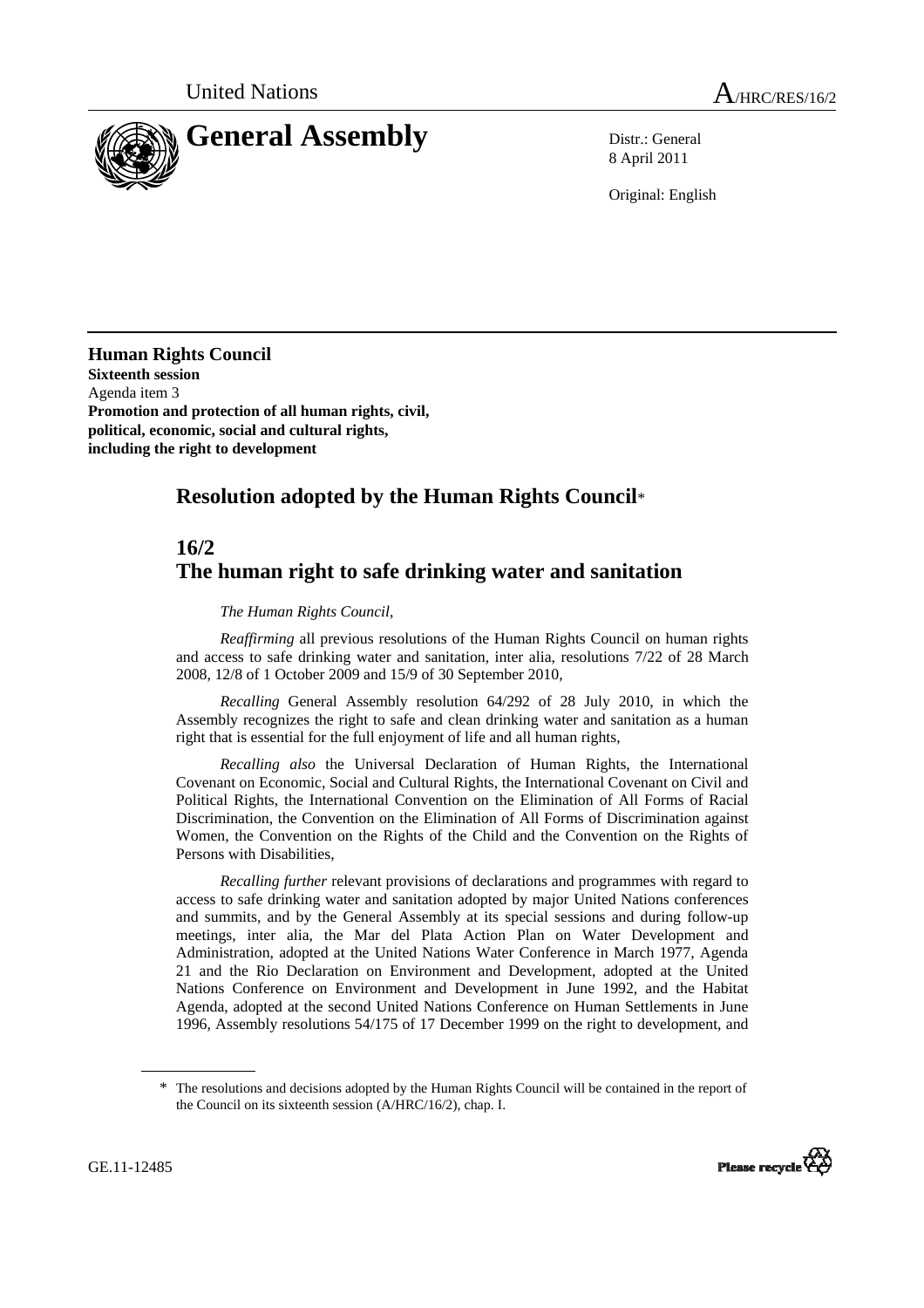58/217 of 23 December 2003 proclaiming the International Decade for Action, "Water for Life" (2005-2015),

*Noting with interest* relevant commitments and initiatives promoting the human right to safe drinking water and sanitation, including the Abuja Declaration, adopted at the first Africa-South America Summit, in 2006, the message from Beppu, adopted at the first Asia-Pacific Water Summit, in 2007, the Delhi Declaration, adopted at the third South Asian Conference on Sanitation, in 2008, and the Sharm el-Sheikh Final Document, adopted at the Fifteenth Summit Conference of Heads of State and Government of the Movement of Non-Aligned Countries, in 2009,

*Bearing in mind* the commitments made by the international community to achieve fully the Millennium Development Goals, and stressing, in that context, the resolve of Heads of State and Government, as expressed in the United Nations Millennium Declaration, to halve, by 2015, the proportion of people unable to reach or afford safe drinking water, and to halve the proportion of people without access to basic sanitation, as agreed in the Plan of Implementation of the World Summit on Sustainable Development ("Johannesburg Plan of Implementation") and the outcome document adopted at the Highlevel Plenary Meeting of the sixty-fifth session of the General Assembly on the Millennium Development Goals entitled "Keeping the promise: united to achieve the Millennium Development Goals",

*Deeply concerned* that approximately 884 million people lack access to improved water sources and that more than 2.6 billion people do not have access to improved sanitation as defined by the World Health Organization and the United Nations Children's Fund in their 2010 Joint Monitoring Programme report, and alarmed that, every year, approximately 1.5 million children under 5 years of age die and 443 million school days are lost as a result of water- and sanitation-related diseases,

*Affirming* the need to focus on local and national perspectives in considering the issue, leaving aside questions of international watercourse law and all transboundary water issues,

*Recalling* Council resolutions 5/1, on institution-building of the United Nations Human Rights Council, and 5/2, on the code of conduct for special procedures mandate holders of the Human Rights Council, of 18 June 2007, and stressing that the mandate holder shall discharge his or her duties in accordance with those resolutions and the annexes thereto,

1. *Welcomes* the recognition of the human right to safe drinking water and sanitation by the General Assembly and the Human Rights Council, and the affirmation by the latter that the human right to safe drinking water and sanitation is derived from the right to an adequate standard of living and inextricably related to the right to the highest attainable standard of physical and mental health, as well as the right to life and human dignity;

2. *Also welcomes* the work of the Independent Expert on the issue of human rights obligations related to access to safe drinking water and sanitation, including the progress in collecting good practices for her compendium,<sup>1</sup> the comprehensive, transparent and inclusive consultations conducted with relevant and interested actors from all regions for her thematic reports and compilation of good practices, as well as the undertaking of country missions;

<sup>1</sup> A/HRC/15/31/Add.1.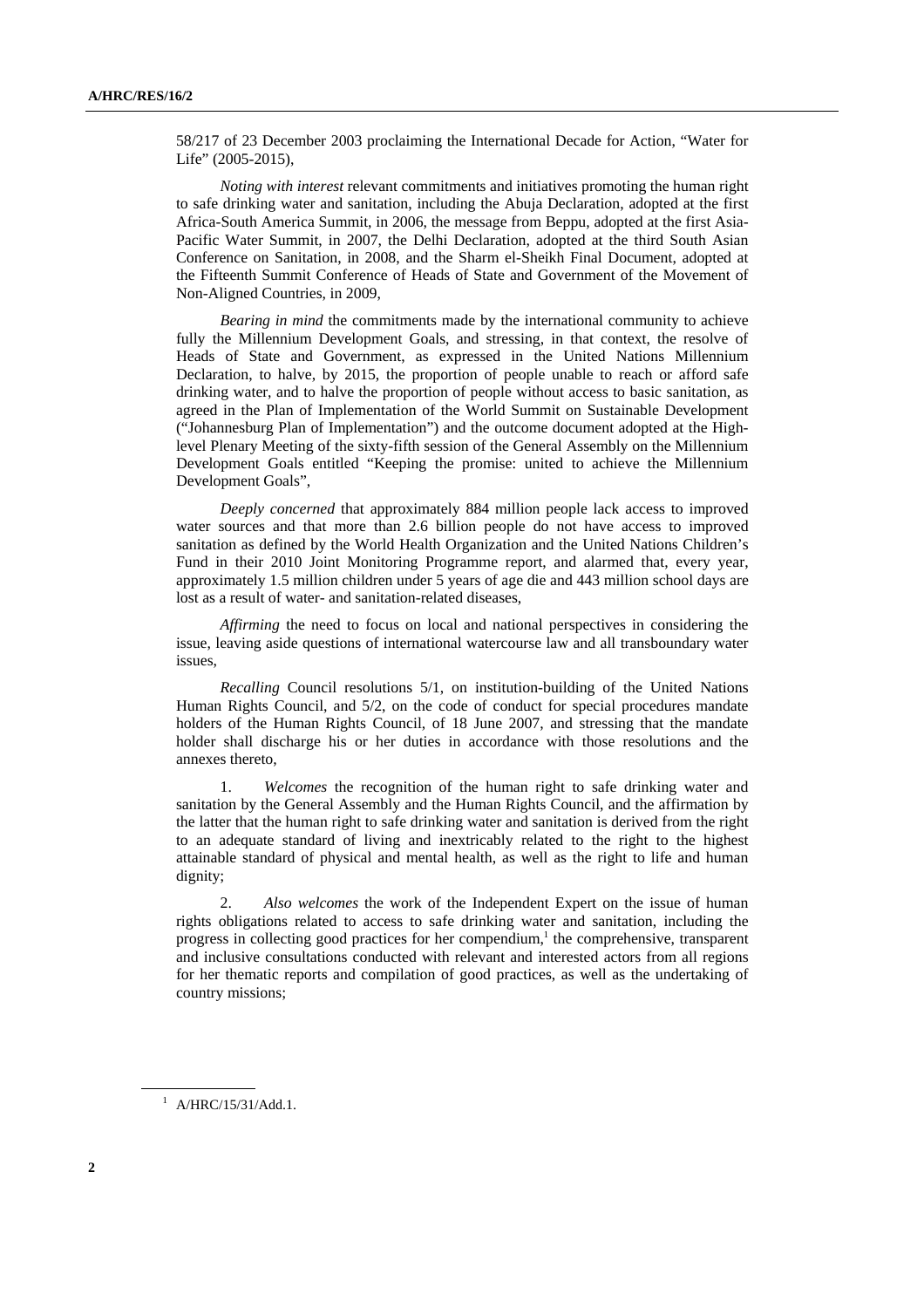3. *Taking note with interest* of the statement of the Committee on Economic, Social and Cultural Rights on the right to sanitation, $2$  as a complement to the Committee's general comment No.  $15$ ;<sup>3</sup>

4. *Decides* to extend the mandate of the current mandate holder as a special rapporteur on the human right to safe drinking water and sanitation for a period of three years;

5. *Encourages* the Special Rapporteur, in fulfilling his or her mandate:

 (*a*) To promote the full realization of the human right to safe drinking water and sanitation by, inter alia, continuing to give particular emphasis to practical solutions with regard to its implementation, in particular in the context of country missions, and following the criteria of availability, quality, physical accessibility, affordability and acceptability;

(*b*) To pay particular attention to persons belonging to vulnerable and marginalized groups, including by respecting the principles of non-discrimination and gender equality;

 (*c*) To work on identifying challenges and obstacles to the full realization of the human right to safe drinking water and sanitation, as well as protection gaps thereto, and to continue to identify good practices and enabling factors in this regard;

 (*d*) To monitor the way in which the human right to safe drinking water and sanitation is being realized throughout the world;

 (*e*) To continue the mutual dialogue with Governments and where appropriate, with local authorities, organizations and bodies of the United Nations system, other relevant international and regional organizations, non-governmental organizations and other concerned stakeholders, such as indigenous peoples;

 (*f*) To make recommendations for goals beyond the 2015 Millennium Development Goals process with special regard to the full realization of the human right to safe drinking water and sanitation, and also to continue to make more recommendations that could help the realization of the Millennium Development Goals, in particular of Goal 7, as appropriate;

 (*g*) To continue to work in close cooperation, while avoiding unnecessary duplication, with other special procedures and subsidiary organs of the Council, relevant United Nations bodies, the treaty bodies and regional human rights mechanisms;

 (*h*) To continue to report, on an annual basis, to the Human Rights Council and to the General Assembly;

 (*i*) To facilitate, including through engagement with relevant stakeholders, the provision of technical assistance in the area of the human right to safe drinking water and sanitation;

6. *Encourages* all Governments to respond favourably to requests by the Special Rapporteur for visits and information, to follow up effectively on recommendations of the mandate holder and to make available information on measures taken in this regard;

 7. *Stresses* the important role of the international cooperation and technical assistance provided by States, specialized agencies of the United Nations system, international and development partners, as well as by donor agencies, in particular in the timely achievement of the relevant Millennium Development Goals, and urges development partners to adopt a human rights-based approach when designing and implementing

 $E/C.12/2010/1$ .

 $E/C.12/2002/11$ .